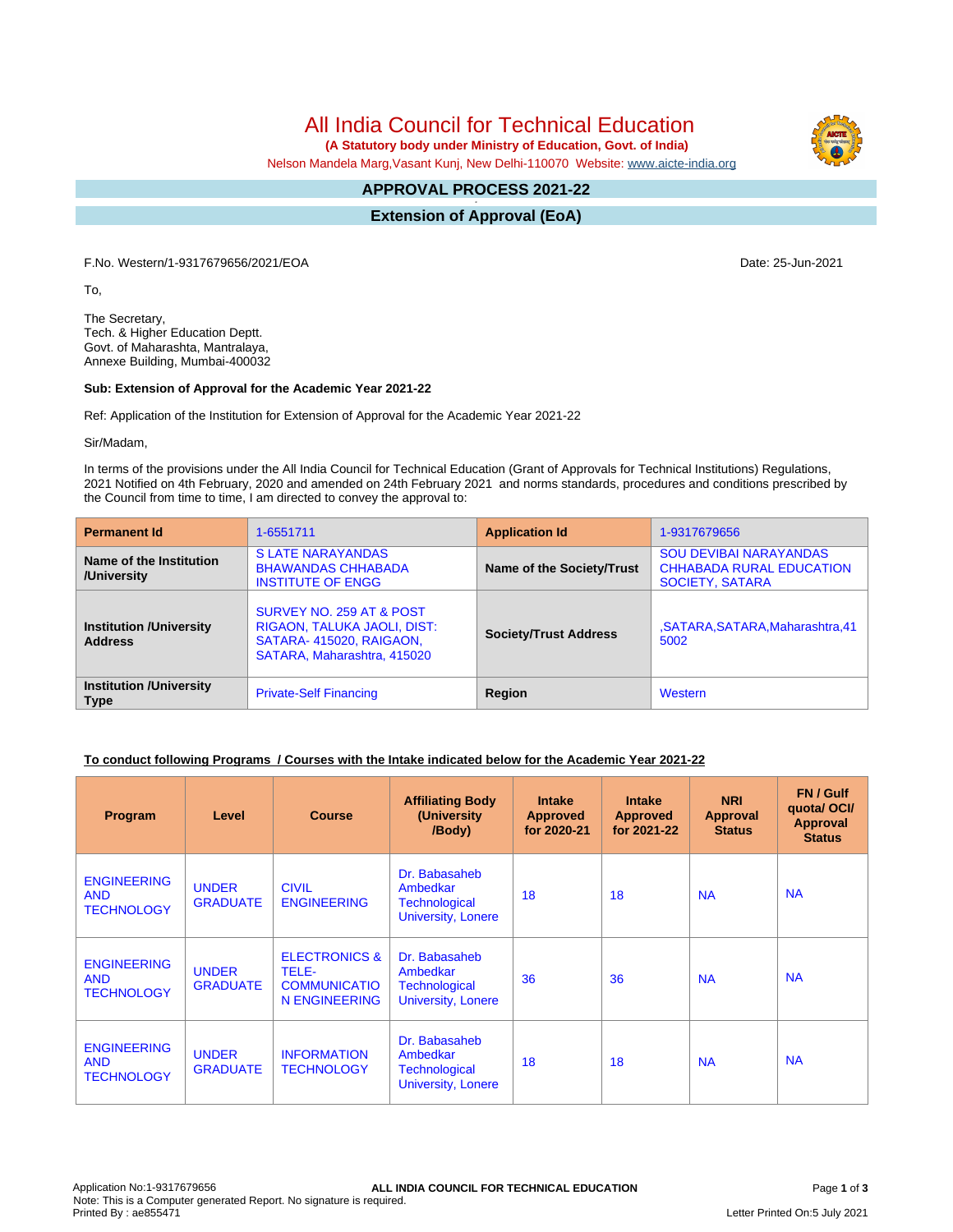| <b>ENGINEERING</b><br><b>AND</b><br><b>TECHNOLOGY</b> | <b>UNDER</b><br><b>GRADUATE</b> | <b>MECHANICAL</b><br><b>ENGINEERING</b>                       | Dr. Babasaheb<br>Ambedkar<br>Technological<br><b>University, Lonere</b> | 36 | 36 | <b>NA</b> | <b>NA</b> |
|-------------------------------------------------------|---------------------------------|---------------------------------------------------------------|-------------------------------------------------------------------------|----|----|-----------|-----------|
| <b>MANAGEMENT</b>                                     | <b>POST</b><br><b>GRADUATE</b>  | <b>MBA</b>                                                    | Shivaji University,<br>Kolhapur                                         | 18 | 18 | <b>NA</b> | <b>NA</b> |
| <b>ENGINEERING</b><br><b>AND</b><br><b>TECHNOLOGY</b> | <b>UNDER</b><br><b>GRADUATE</b> | <b>COMPUTER</b><br><b>SCIENCE &amp;</b><br><b>ENGINEERING</b> | Dr. Babasaheb<br>Ambedkar<br>Technological<br><b>University, Lonere</b> | 18 | 18 | <b>NA</b> | <b>NA</b> |

#### **To conduct following Dual/Integrated Courses with the Intake indicated below for the Academic Year 2021-22**

| Program           | Level      | <b>Course</b>                                                                | <b>Affiliating Body</b><br>(Univ/Body) | <b>Intake</b><br><b>Approved for</b><br>2020-21 | <b>Intake Approved</b><br>for 2021-22 |
|-------------------|------------|------------------------------------------------------------------------------|----------------------------------------|-------------------------------------------------|---------------------------------------|
| <b>MANAGEMENT</b> | Integrated | <b>MASTER OF</b><br><b>BUSINESS</b><br><b>ADMINISTRATION</b><br>(INTEGRATED) | Shivaji University,<br>Kolhapur        | 60                                              | 60                                    |

### **It is mandatory to comply with all the essential requirements as given in APH 2021-22 (Appendix 6)**

## **Important Instructions**

- 1. The State Government/ UT/ Directorate of Technical Education/ Directorate of Medical Education shall ensure that 10% of reservation for Economically Weaker Section (EWS) as per the reservation policy for admission, operational from the Academic year 2019-20 is implemented without affecting the reservation percentages of SC/ ST/ OBC/ General. However, this would not be applicable in the case of Minority Institutions referred to the Clause (1) of Article 30 of Constitution of India. Such Institution shall be permitted to increase in annual permitted strength over a maximum period of two years.
- 2. The Institution offering courses earlier in the Regular Shift, First Shift, Second Shift/Part Time now amalgamated as total intake shall have to fulfil all facilities such as Infrastructure, Faculty and other requirements as per the norms specified in the Approval Process Handbook 2021-22 for the Total Approved Intake. Further, the Institutions Deemed to be Universities/ Institutions having Accreditation/ Autonomy status shall have to maintain the Faculty: Student ratio as specified in the Approval Process Handbook. All such Institutions/ Universities shall have to create the necessary Faculty, Infrastructure and other facilities WITHIN 2 YEARS to fulfil the norms based on the Affidavit submitted to AICTE within the Academic Year 2021-22
- 3. Strict compliance of Anti-Ragging Regulation, Establishment of Committee for SC/ ST, Establishment of Internal Complaint Committee (ICC), Establishment of Online Grievance Redressal Mechanism, Barrier Free Built Environment for disabled and elderly persons, Fire and Safety Certificate should be maintained as per the provisions made in Approval Process Handbook and AICTE Regulation notified from time to time.
- 4. In case of any differences in content in this Computer generated Extension of Approval Letter, the content/information as approved by the Executive Council / General Council as available on the record of AICTE shall be final and binding.

**Prof.Rajive Kumar Member Secretary, AICTE**